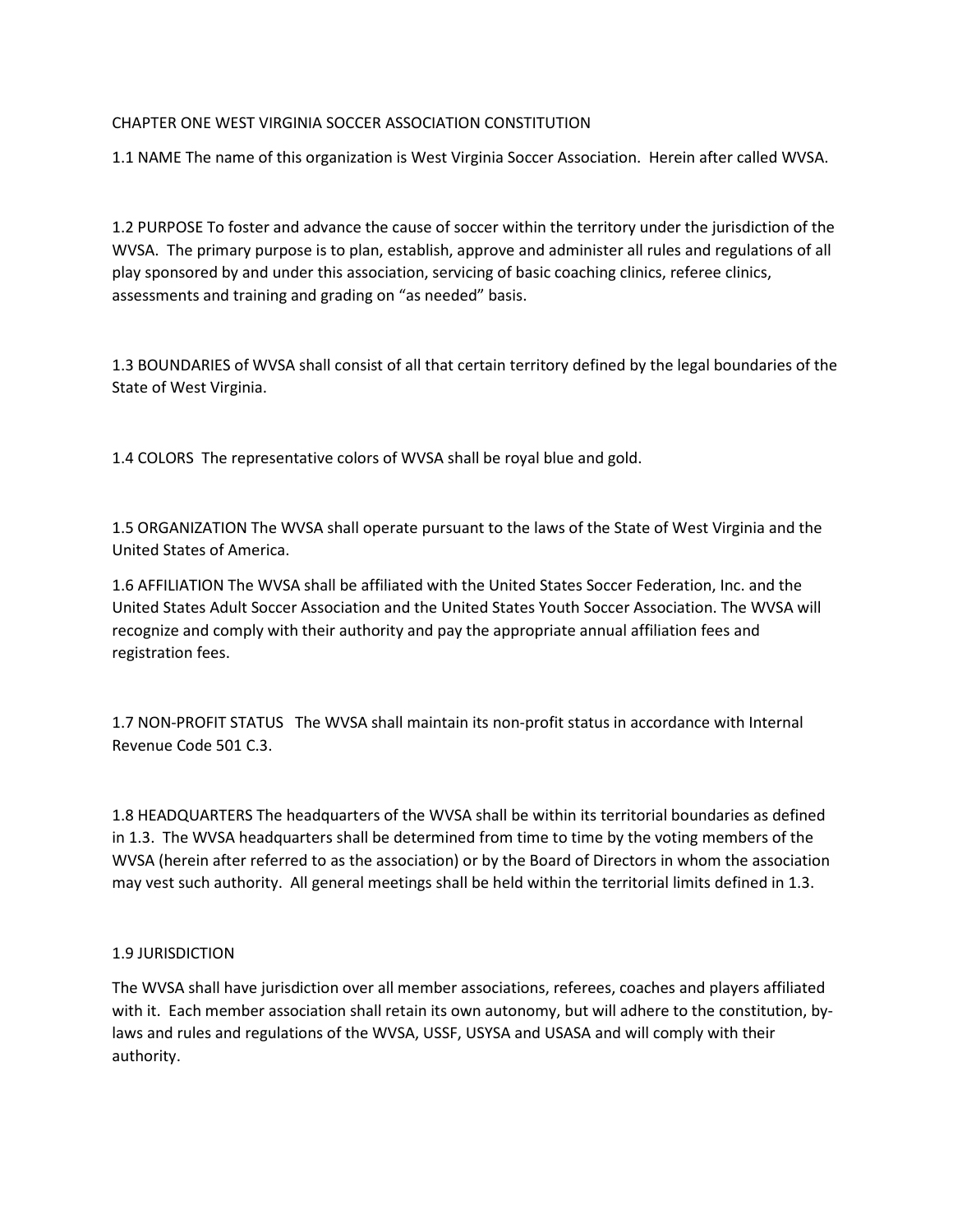## 1.10 ADMINISTRATION

1.10.1 Government of WVSA The WVSA shall be governed by its members which shall consist of the executive officers of the association, the commissioners and the recognized delegate from each member association in good standing, each of whom shall be entitled to their association's vote(s). No delegate or officer shall be entitled to vote on behalf of more than one office or association. Only the recognized delegates or officer will have the right to speak at the meeting. Any executive officers or delegates may introduce anyone to speak provided he has the permission of the chair. 1.10.2 Annual General Meeting The AGM of the WVSA shall be held in January, February or March year as determined by the executive committee with a minimum of thirty days notice to the membership, which shall include the meeting agenda. The order of business for such meeting shall be: Roll Call and Vote Accreditation Approval of minutes of previous meeting Communications Unfinished business Reports of the Executive Committees / Board of Directors Reports of Chairman of Standing Committees Reports of Officers Amendments to Constitution and by-laws Election of Officers New Business Adjournment 1.10.3 General Meetings The general membership shall meet as determined by the Board of Directors with a minimum of thirty days notice to the membership. The order of business for such a meeting shall be: Roll Call Approval of minutes of previous meeting Communications Continuing business Reports of Officers and Committees New Business Good of the Game Adjournment

1.10.4 Special Meetings Special meetings of the WVSA for any purpose or purposes, unless otherwise prescribed by the stature or be the constitution and by-laws, may be called by the president. Business transacted at all special meetings shall be confined to the purpose stated in the notice of the meeting. 1.10.5 Board of Directors The business and affairs of the WVSA shall be managed by its board of directors, which shall consist of the executive officer, district commissioners and at-large members of this association, each of whom shall have one vote, in accordance with 1.10.1 hereof. The board of directors shall transact all business of the WVSA and shall have the power to enforce the laws of the game, rules of the United States Soccer Federation and the constitution and by-laws and rules and regulations of this association. 1.10.5.1 Meetings of the Board of Directors The Board of Directors shall meet a minimum of two times a year. Such meetings shall be held at the discretion of the president at a time and place appointed by him with a minimum of ten days notice to all members. 1.10.5.2 Executive Officers The executive officers shall be elected for a term of two years and may succeed themselves in office. Elections shall be held at the annual general meeting with one half of the executive committee being elected each year in the following manner: President Even year Exec. VP Odd year Secretary/Treasurer Even year VP Amateur Odd year VP Youth Even year Past President ratified Even year

All officers shall be elected by the general membership. 1.10.5.2.1 Term of Office The term of office shall be from of April 1 of the year of election to March 31 of the last year of the term of office. 1.10.5.3 Actions of the Board of Directors Ratified All actions of the board of directors shall be ratified by the membership at its next meeting. The board of directors may delegate its authority to an executive committee which shall conduct business between meetings of the board of directors. 1.10.5.3.1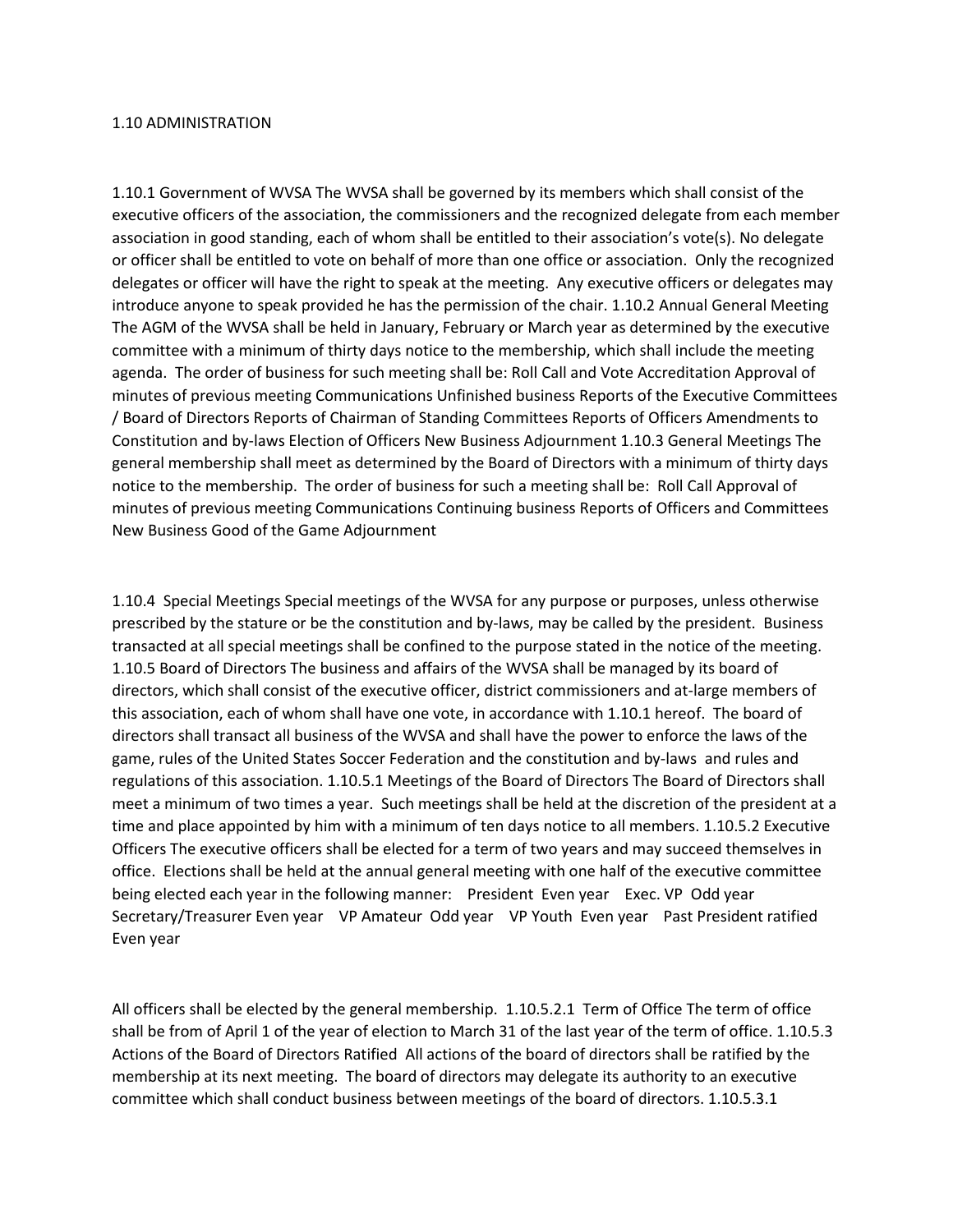Executive Committee Membership shall consist of president, executive vice president, the vice presidents (2), treasurer and immediate past president.

1.10.5.3.2 Meetings of the Executive Committee Meetings shall be at the call of the president or any four members. Meetings may be held in person or by conference call. Any four members shall constitute a quorum. 1.10.5.3.3 Actions of the Executive Committee All actions of the executive committee shall be ratified by the board of directors at its next meeting 1.10.5.4 District Commissioner Each district, as established by the board of directors shall have one representative on the board of directors. There shall be an even number of districts. 1.10.5.4.1 Election District commissioners shall be elected to the board of directors by the general membership of each district. The district commissioner shall be elected to a two year term in alternating years at the annual general meeting. 1.10.5.5 At Large Members The division's and the affiliate, indoor and associate members shall each elect one member to the board of directors at the annual general meeting. They shall be elected in alternating years for a two year term in the year opposite the election of that division vice president. Affiliate members shall elect in even years and associate and indoor members in odd years.

## 1.11 AUTHORITIES AND COMPLIANCE - (NEW)

1.11.1 The WVSA will do the following 1.11.1.1 comply with all bylaws, policies, and requirements of the Federation, to the extent applicable. 1.11.1.2 submit to the Federation annually, for approval, copies of its constitution or articles of incorporation, bylaws, policies, procedures, rules, and regulations. not later than 90 days after adoption. 1.11.1.3 submit to the Federation the current annual reports and financial statements within 90 days after the start of the Federation's seasonal year. 1.11.1.4 register with the Federation at least once each seasonal year the names and addresses of all players, coaches, and team and organization administrators. 1.11.1.4.1 all such individuals shall have the membership rights accorded to them under Federation bylaws. 1.11.1.5 pay all fees due the Federation, USASA and USYSA by the deadlines that the fees are required to be paid 1.11.1.6 comply with the Amateur Sports Act, to the extent applicable. 1.11.2 Except as provided for in Federation, USASA and USYSA bylaws WVSA has exclusive jurisdiction over its own programs and activities. 1.11.2.1 sanction must be obtained from the Federation prior to conducting any international soccer competition.

1.11.3 State Association Responsibilities. 1.11.3.1 Membership in WVSA shall be open to any soccer player, coach, trainer, manager, administrator and official not subject to suspension under US Soccer law 241, section 4 and to any amateur soccer organization located in WV. ( Chapter 2 ) 1.11.3.2 WVSA shall not discriminate against any individual on the basis of race, color, religion, age, sex or national origin. 1.11.3.3 The US Soccer articles of incorporation, bylaws, polices and requirements take precedence over and supersede the governing documents and decisions of WVSA and its members to the extent applicable under state law, and WVSA and its members will abide by those articles, bylaws, policies and requirements. 1.11.3.4 WVSA will not join any organization that has requirements that conflict with US Soccer articles, bylaws, policies and requirements. 1.11.3.5 WVSA will abide with US soccer bylaws, policies and requirements on interplay. 1.11.3.6 WVSA shall have a Board of Directors elected by the membership. ( Chap 1 1.10.5.) 1.11.3.7 All actions taken by the Board of Directors, Executive Committee, officers and committees of WVSA shall be reported to the membership in